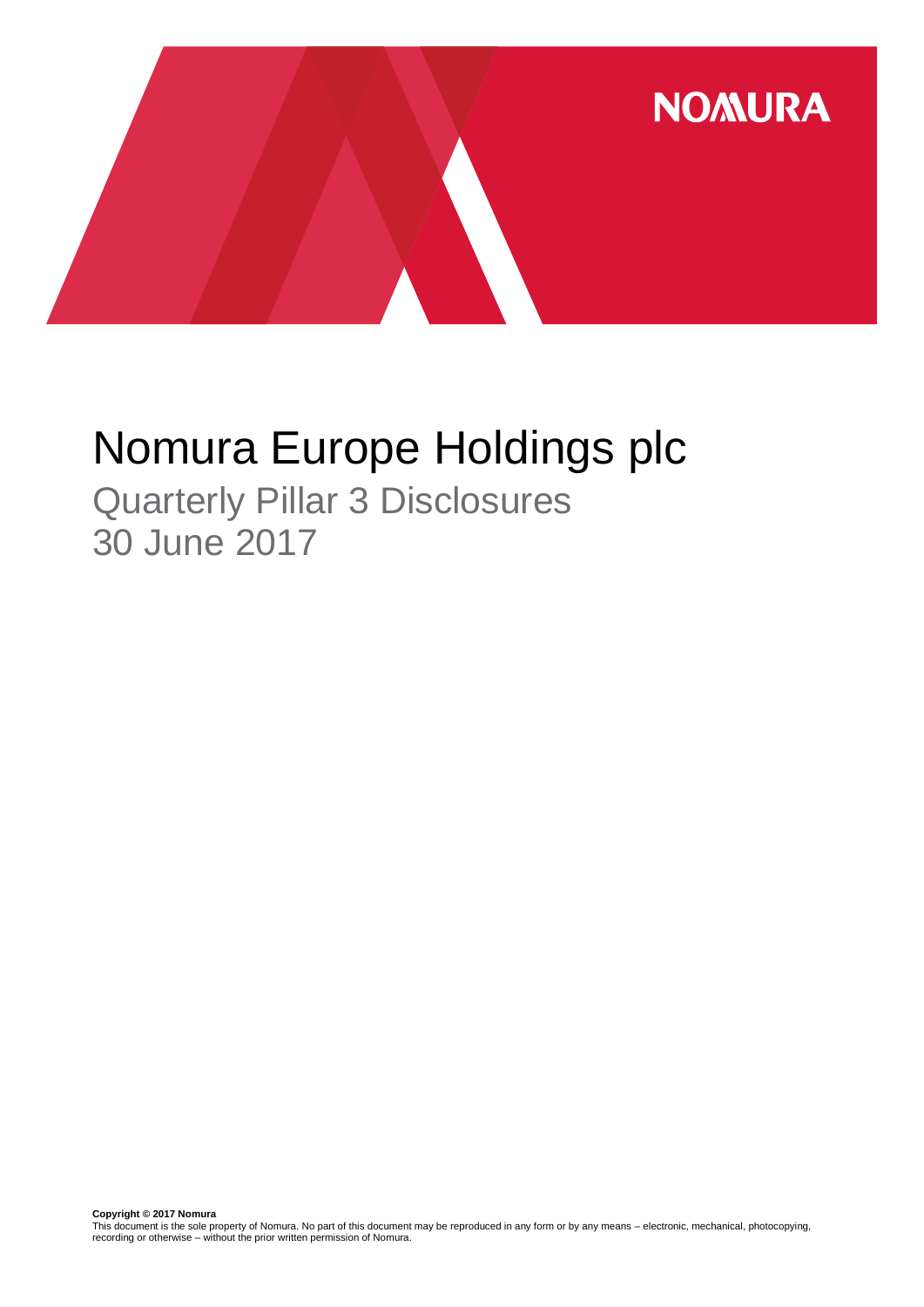

#### **1. Foreword**

This document presents certain quantitative quarterly consolidated Pillar 3 disclosures of the Nomura Europe Holdings plc group ("the Group") as at 30<sup>th</sup> June 2017.

The Group is subject to consolidated regulatory supervision by the UK Prudential Regulatory Authority ('PRA') and is required to apply the disclosure requirements of the EU Capital Requirements Regulation (EU) No 575/2013 ("CRR").

NIP is the only material subsidiary of the Group and risk management policies and procedures are consistent with the Group. Significant subsidiary disclosures have been made for NIP as applicable.

NBI has been included as it is a UK regulated entity however its RWA is immaterial. NBI disclosures have therefore been made for article 437 (Own Funds) and no other disclosures relevant to significant subsidiary requirements have been made.

This document has been prepared in accordance with the minimum disclosure requirements of the European Banking Authority's Guidelines on materiality, proprietary and confidentiality and on disclosure frequency, EBA/GL/2014/14, dated 23<sup>rd</sup> December 2014, as required by Articles 432(1), 432(2) and 433 of the CRR.

Certain disclosures made under accounting, listing or other requirements are deemed to constitute compliance with CRD IV requirements.

As an integrated part of NHI, disclosures contained in the Securities and Exchange Commission 20F Filing are relevant to the Group.

These documents can be found at the following link: [NHI SEC 20F](http://www.nomuraholdings.com/investor/library/sec/index.html)

The NHI quarterly Basel III Pillar 3 disclosures can be found at the following link: [NHI Pillar 3.](http://www.nomuraholdings.com/investor/summary/highlight/ratio.html)

Other disclosures relevant to Pillar 3 are contained in the NEHS, NIP and NBI financial statements.

To the extent that disclosures are made in this document, they do not constitute financial statements and should not be relied upon as such in making judgments about the Group.

This document is available either online within the 'Investor Relations' section under the Nomura corporate website: [Quarterly Pillar 3](https://www.nomuranow.com/portal/site/nnextranet/en/regulatory-disclosures/) or by application in writing to the EMEA Financial Controller at Nomura International plc, 1 Angel Lane, London, EC4R 3AB.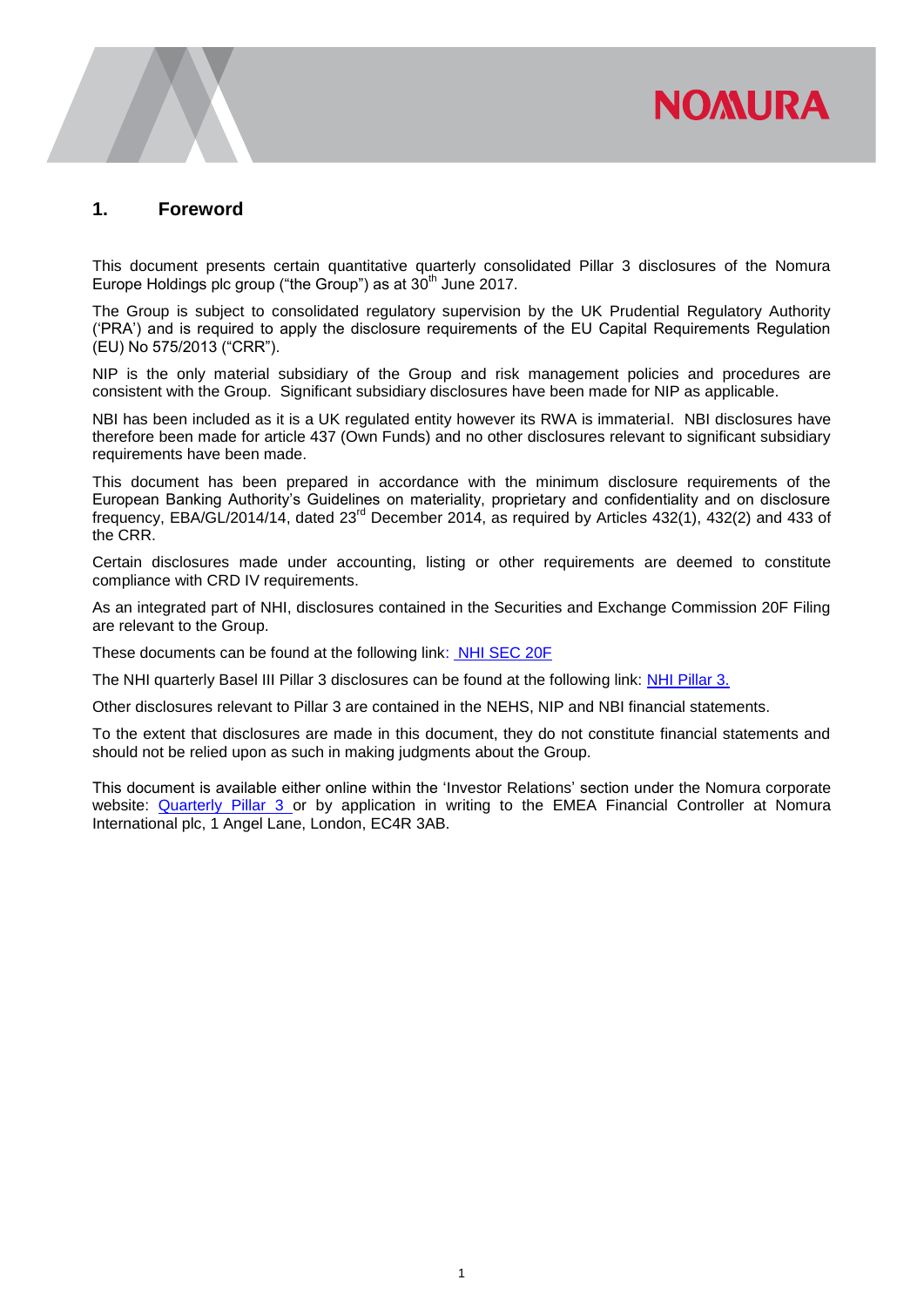

## **2. Quantitative Disclosures**

#### **2.1 Own Funds**

*CRR Articles 437 and 492* 

The Group and NIP Own Funds at 30<sup>th</sup> June 2017 were:

| 30th June 2017<br>\$m                                           | <b>The Group</b> | <b>NIP</b> | <b>NBI</b> |
|-----------------------------------------------------------------|------------------|------------|------------|
| Tier 1 Capital before regulatory adjustments                    | 5,601            | 5,019      | 469        |
| Regulatory Adjustments <sup>(1)</sup>                           | (154)            | (193)      | 117        |
| <b>Tier 1 Capital</b>                                           | 5,447            | 4,826      | 586        |
| Tier 2 capital                                                  | 2,160            | 1,260      |            |
| <b>Own Funds</b>                                                | 7,607            | 6,086      | 586        |
| Tier 1 Ratio $^{(2)}$                                           | 14.1%            | 13.1%      | 746.2%     |
| Total Capital as a percentage of total Risk Exposure<br>amounts | 19.7%            | 16.5%      | 746.2%     |
| Capital Conservation Buffer requirement                         | 1.25%            | 1.25%      | 1.25%      |
| Countercyclical Capital Buffer requirement                      | 0.03%            | 0.03%      |            |

 $^{(1)}$  Regulatory Adjustments include DVA (CRR Article 33 (1) (c)), OCA (CRR Article 33 (1) (b)), PVA (CRR Article 105) and

intangible asset deductions (CRR article 37)<br><sup>(2)</sup> Tier 1 capital ratio is equal to the Common Equity Tier 1 ratio

There are no innovative Tier 1 instruments held nor expected loss amounts. No restrictions have been applied to the calculation of Common Equity Tier 1 or the prudential filters to Common Equity Tier 1. The Group is not applying transitional provisions of CRD IV to Own Funds.

Tier 1 capital consists of share capital and reserves.

Tier 2 consists of subordinated debt.